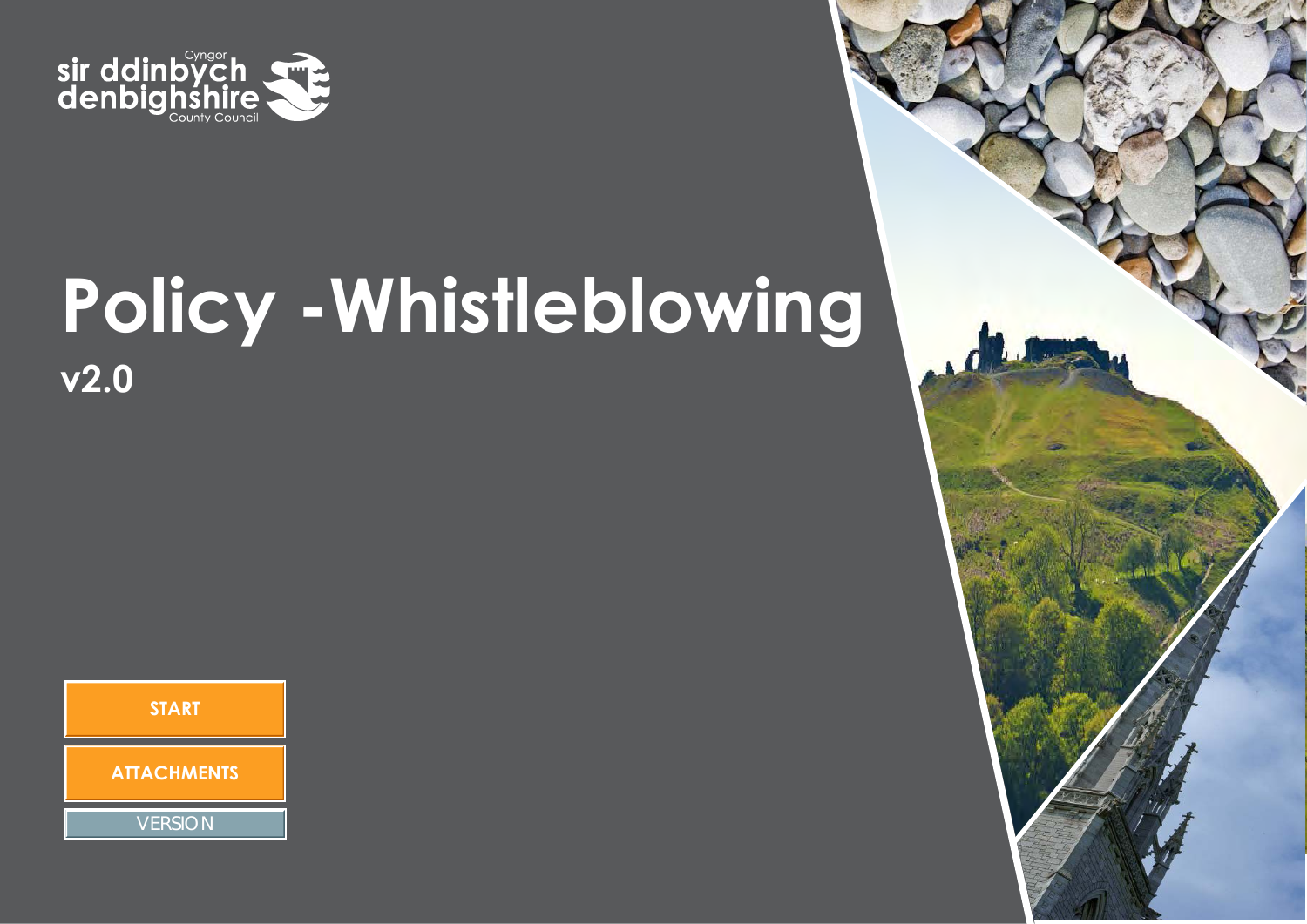Policy – Whistleblowing

| Policy approved by | Date approved | Date implemented | <b>Policy owner</b> | <b>Review date</b> |
|--------------------|---------------|------------------|---------------------|--------------------|
| Full council       | 12/04/2016    | 12/04/2016       | AM                  | 12/04/2019         |

Prior to contacting Human Resources regarding the content of this policy, it is recommended that you refer to the most up to date version on the intranet and the relevant guides.

As is the case with all intranet documents, this policy is subject to regular review due to legislative and policy changes. The latest versions of all Human Resource documents can be found on the HR intranet pages.

| Version No. | Date approved $\vert$ Approved by |              | Amendment    |
|-------------|-----------------------------------|--------------|--------------|
| v1.0        | 12/04/2016                        | Full council | New Policy   |
| v2.0        | 06/08/2018                        | Andrea Malam | Reformatting |
|             |                                   |              |              |
|             |                                   |              |              |
|             |                                   |              |              |
|             |                                   |              |              |
|             |                                   |              |              |
|             |                                   |              |              |
|             |                                   |              |              |
|             |                                   |              |              |
|             |                                   |              |              |
|             |                                   |              |              |
|             |                                   |              |              |
|             |                                   |              |              |
|             |                                   |              |              |
|             |                                   |              |              |
|             |                                   |              |              |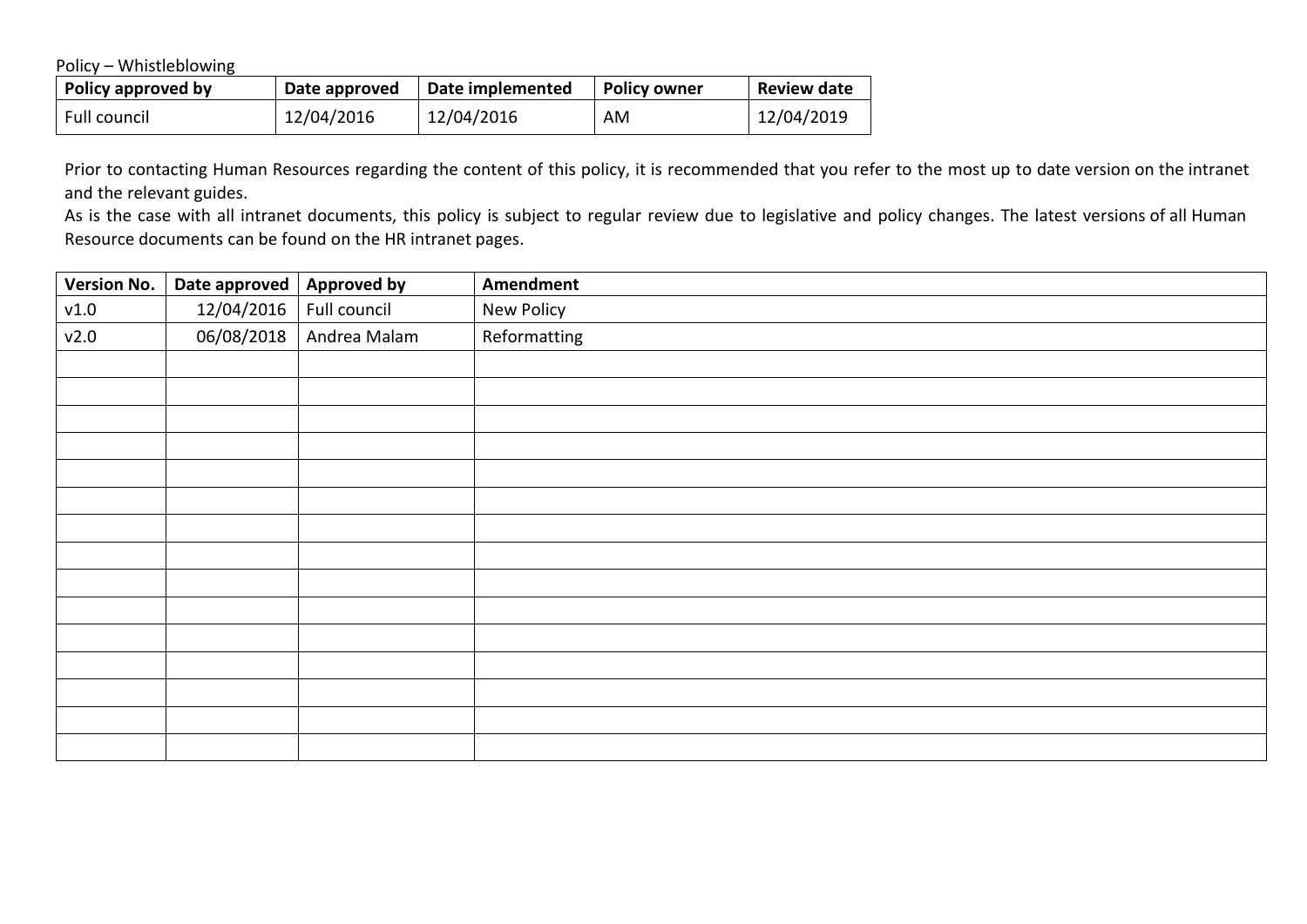### **Whistleblowing flowchart One page Whistleblowing overview**

- **1. Introduction**
- **2. Aims and scope of the policy** Employment issues Elected members conduct **Complaints** Other services
- **3. Safeguards** Your legal rights Support to you
- **4. Confidentiality**
- **5. Anonymous disclosures**
- **6. Untrue disclosures**
- **7. How to raise a concern**
- **8. How the council will respond**
- **9. Independent advice**
- **10. Maintenance and operation of policy**
- **11. How the matter can be taken further** Internal contact list External contact list
	- Whistleblowing policy report form
- **12. Additional Information**
- **13. Internal contact list**
- **14. External contact list**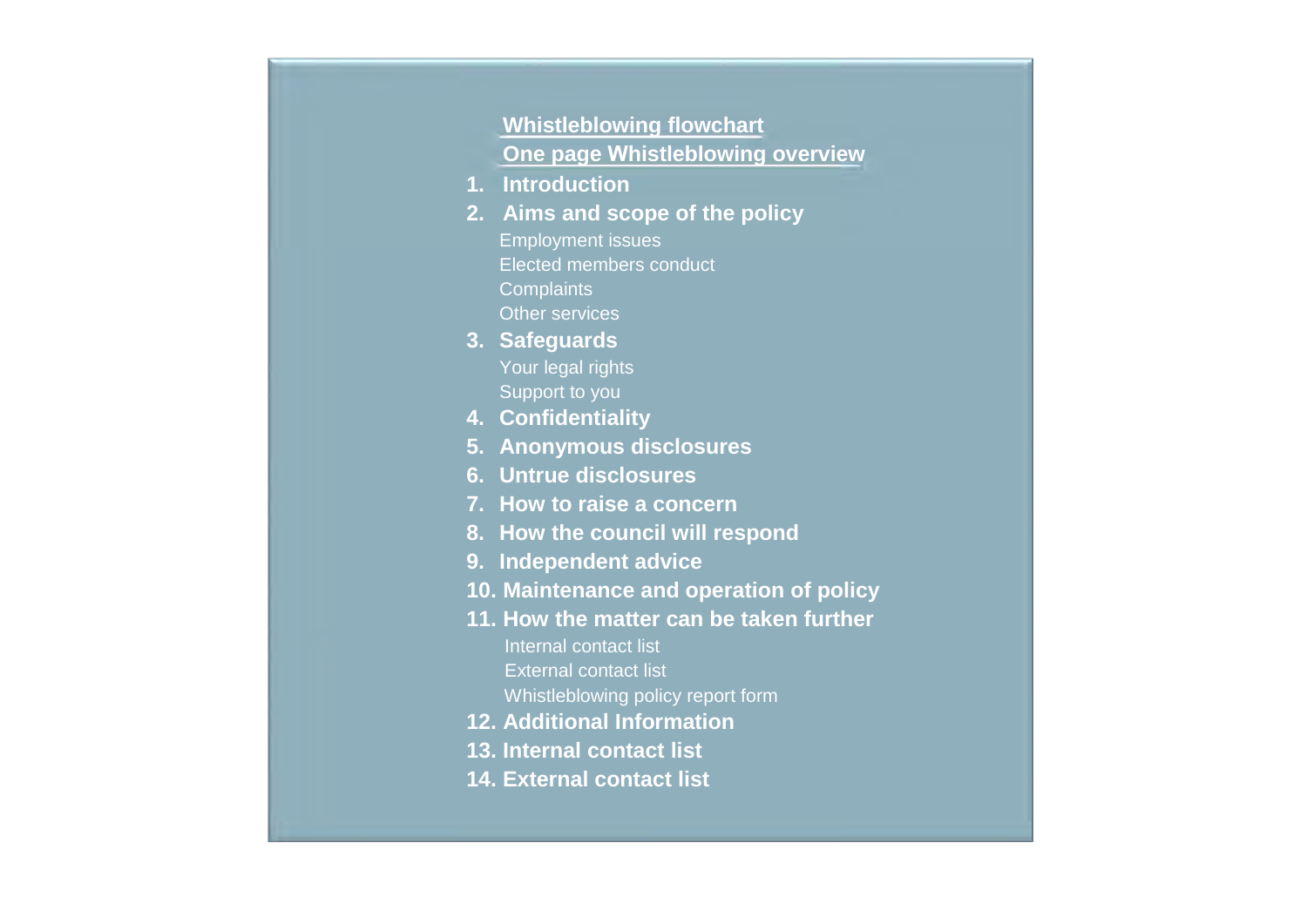### **TIMESCALES**

| The person who you report your concerns under this policy must report them to the Monitoring Officer. | Within 3 working days                                      |
|-------------------------------------------------------------------------------------------------------|------------------------------------------------------------|
| You will receive a letter (or information in your preferred format)                                   | Within 10 working days<br>of your concern being<br>raised. |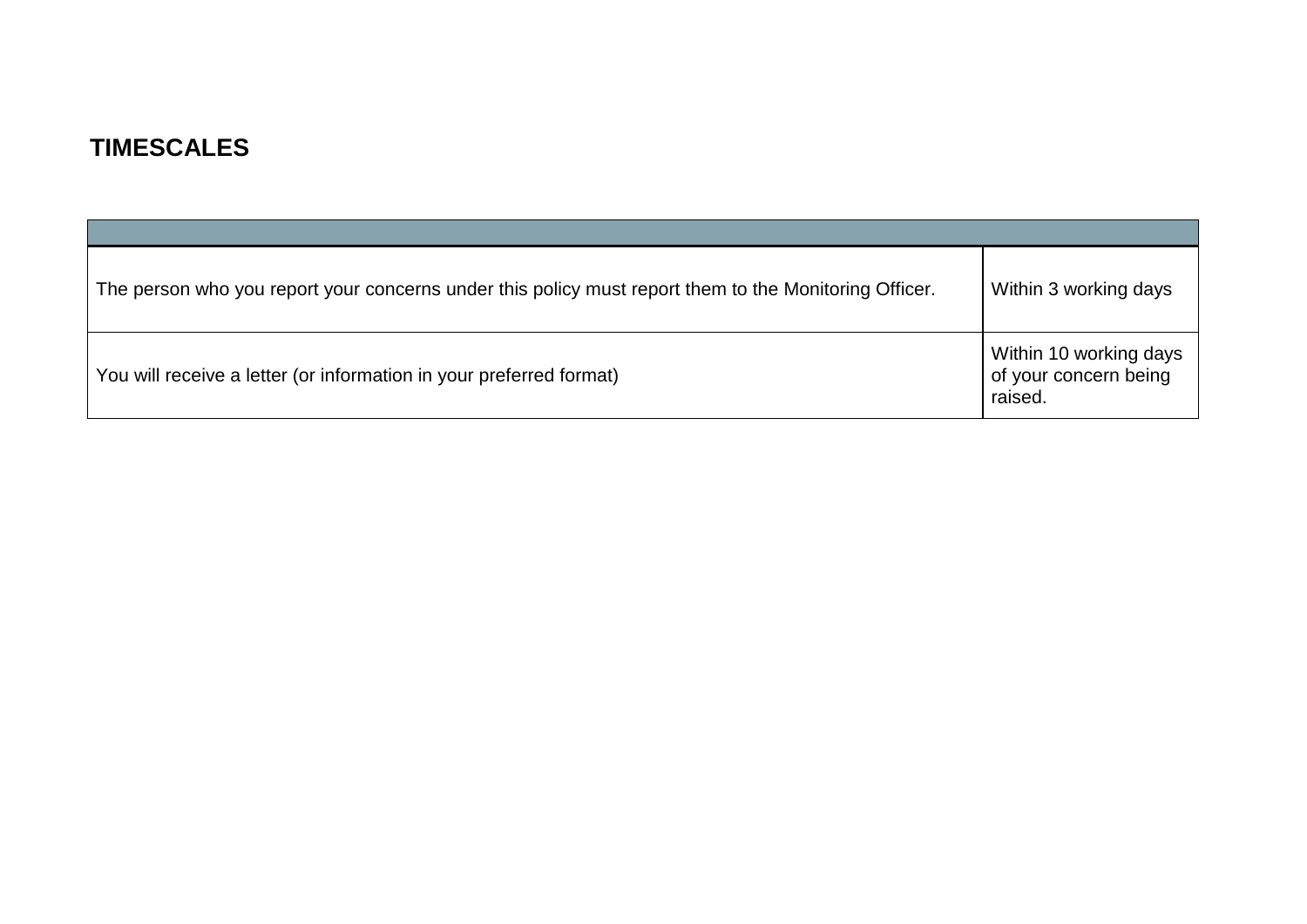#### **Whistleblowing Process Concern Identified** Individual reports as a whistleblowing disclosure Line Manager / Senior Manager / individual from internal contacts list Acknowledgement letter sent to whistleblower within 10 working days of receipt Disclosure to be reported to Monitoring officer within 3 working days of receipt Initial assessment of whistleblowing disclosure by Monitoring Officer **Safeguarding** concerns to be reported immediately (see internal contact list) **Investigation** required? Monitoring Officer to decide whether urgent action is required – action taken Investigation<br>
not required? 1. Internal investigation 2. Referred to Police 3. Referred to External **Auditor** 4. Independent inquiry Council will inform individual of any outcomes associated to

investigations which take place (subject to legal constraints)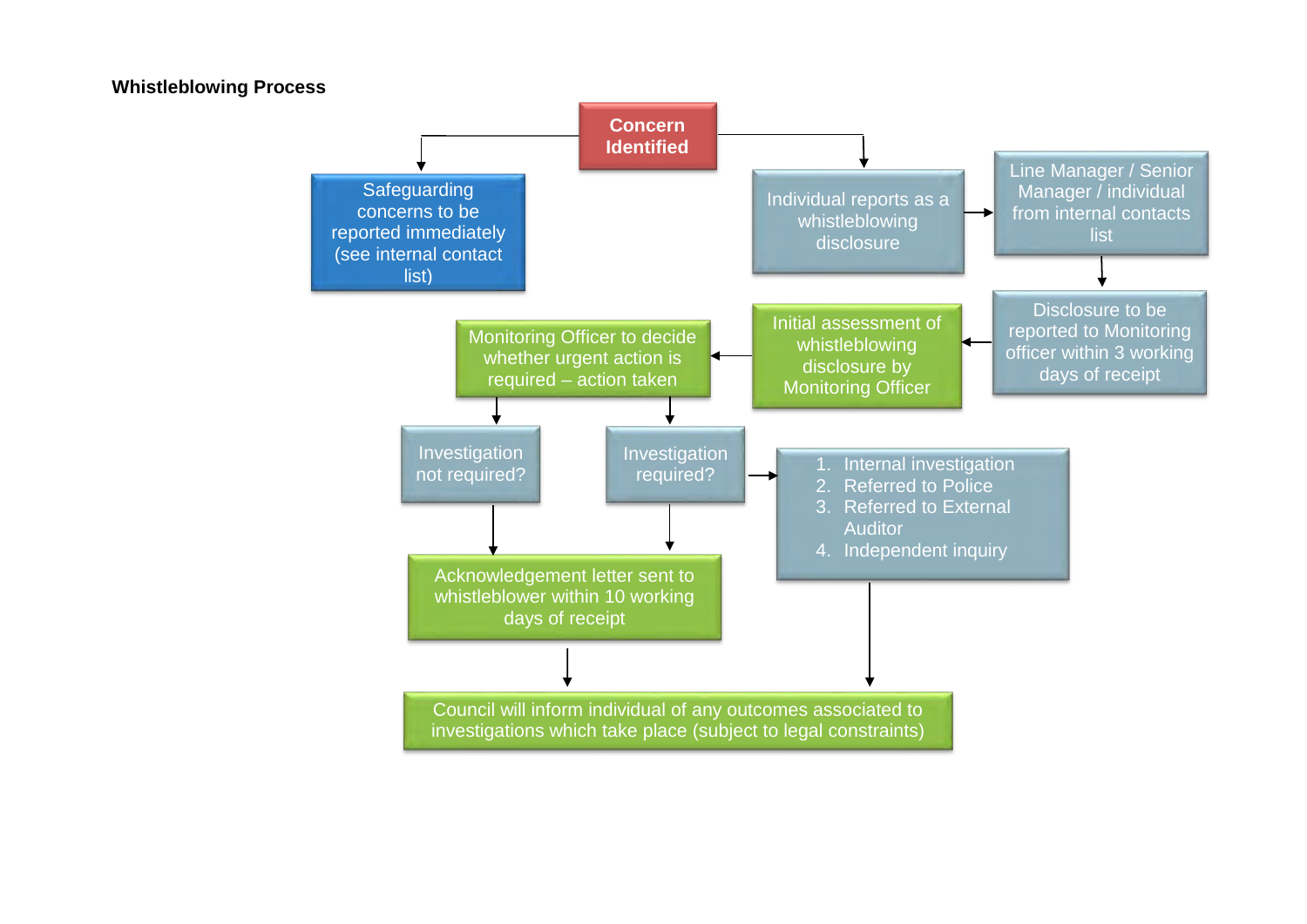### **One page whistleblowing overview**

#### **Whistleblowing is for:**

- All employees, including contractors, voluntary workers, consultants and those providing services via contract or other agreements.
- Genuine concerns about malpractice or impropriety that you believe to be in the public interest, including but is not limited to fraud, theft, mismanagement, bribery and health and safety failures.

#### **Whistleblowing is not for:**

- Raising employment concerns
- Complaints related to bullying, harassment and victimisation issues
- Questioning financial and/or business decisions made by Denbighshire County Council
- Raising issues that have already been addressed under the disciplinary, grievance or other procedures. An individual can however raise a concern about failure to follow these procedures

#### **Who can I contact to blow the whistle?**

- Your Line Manager
- A Senior Manager
- Chief Executive, Monitoring Officer, Chief Finance Officer, Head of Internal Audit
- Any person listed in the internal **contacts list.**

Details on how to raise a concern can be found in **How to raise a concern**.

#### **Can I keep my identity a secret?**

You are encouraged to give your name when making a disclosure. You can make an anonymous disclosure but these will be less credible. Any concern raised will be treated in confidence and every effort will be made not to reveal the whistleblowers identity.

#### **What will happen to me if I blow the whistle?**

The council has a duty to protect whistleblowers and to ensure that any concerns can be raised without recrimination or reprisal.

#### **I don't feel that I am able to blow the whistle – how can I get help?**

- You can contact Public Concern at Work (PCaW) for free confidential advice about the best way to raise a concern. You can contact PCaW via their website **<www.pcaw.co.uk>**
- Speak to your Trade Union representative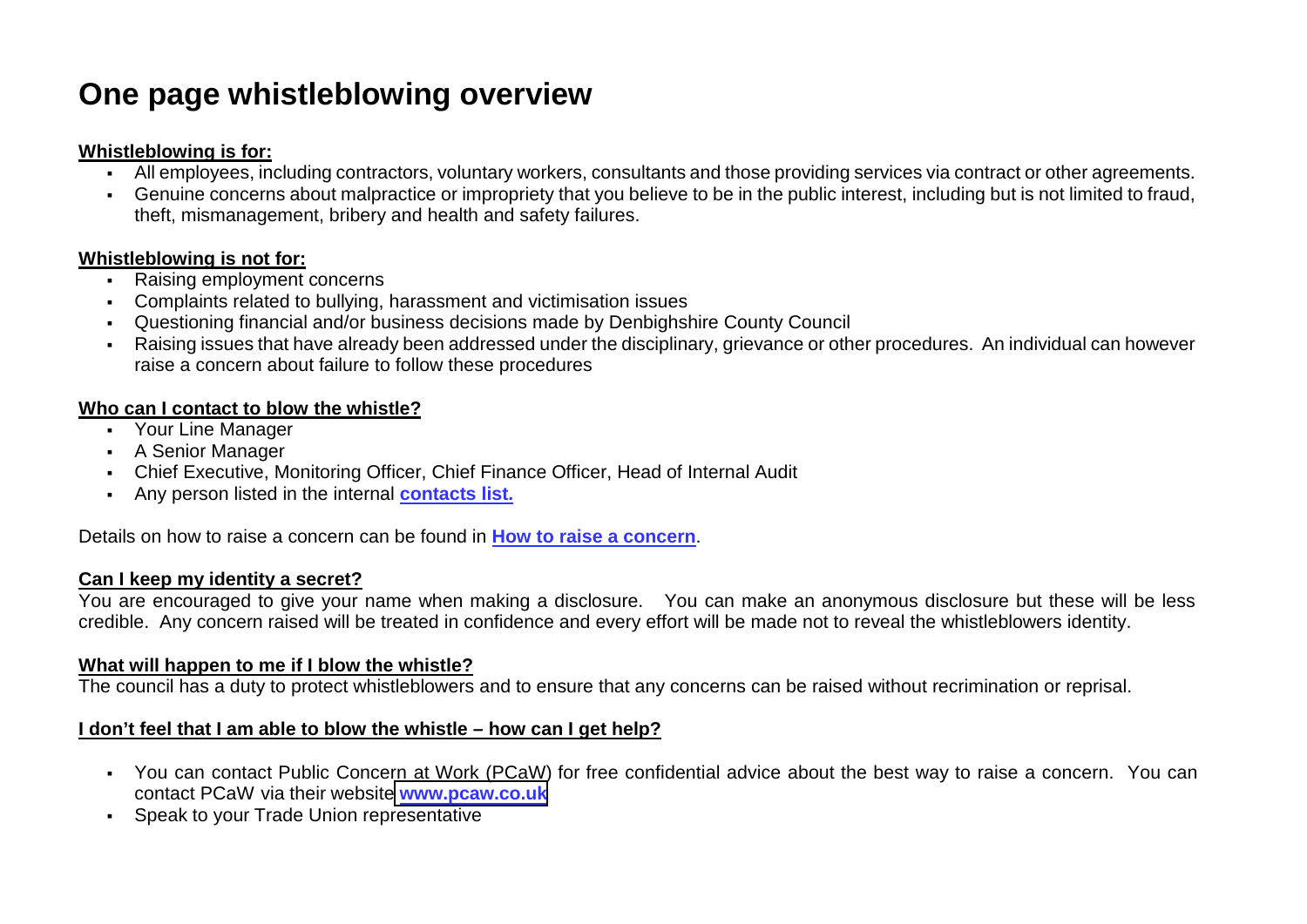### **ROLES AND RESPONSIBILITIES**

#### **HEAD OF SERVICE AND MONITORING OFFICER**

- Responsible for overall maintenance and operation of this policy
- **Ensuring the policy is followed and implemented.**
- **Provide advice and guidance on how matters of concern may be pursued.**
- **EXECT** Liaise with the Head of Internal Audit to consider the most appropriate method of investigating the matter of concern.
- Maintain record of concerns and outcomes ensuring that concerns have been investigated in accordance with this policy.
- **To report to Corporate Governance Committee on the operation of this policy annually.**

#### **INTERNAL AUDIT**

 Overall responsibility (along with the Monitoring Officer) for the monitoring of the procedures and advising on the application of this policy, maintaining a register, monitoring all whistleblowing concerns and reporting details to relevant stakeholders.

#### **MANAGERS**

- **Ensure that any concerns are taken seriously and reported to the Monitoring Officer with immediate effect.**
- **Ensure that all employees are aware of this policy**
- Support employees/workers who raise a concern under this policy to ensure that they do not suffer detriment as a result of their action.

#### **HR DIRECT**

Advise on the application of this policy and the support arrangements for employees.

#### **EMPLOYEES AND OTHER WORKERS**

Use this procedure to raise genuine concerns when they believe that to do so is in the public interest.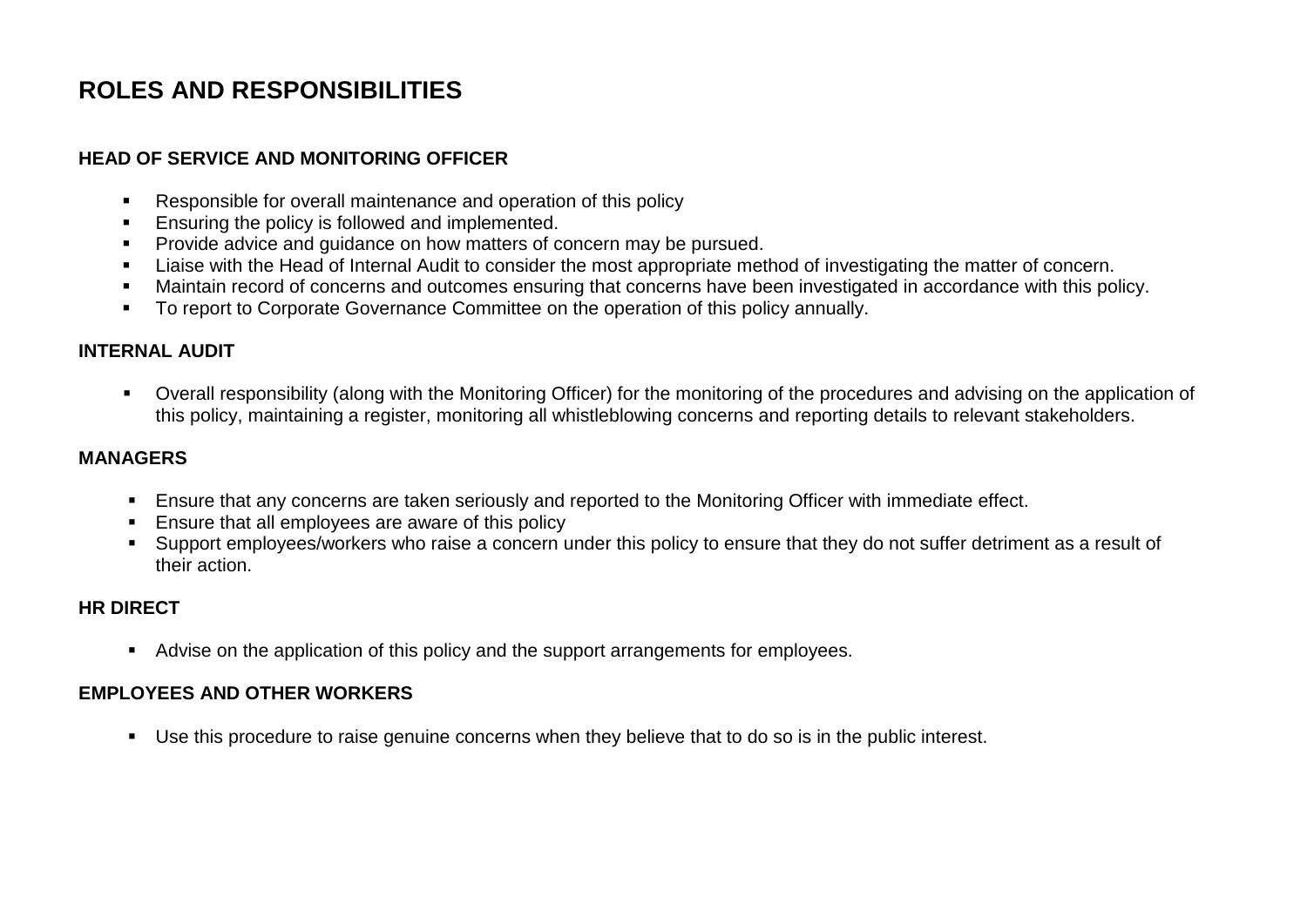### **1. Introduction**

People who work for or with the council are often the first to realise that there may be something wrong within the Council. However, they may feel unable to express their concerns because they feel that speaking up would be disloyal to their colleagues, managers or to the council. They may also fear harassment or victimisation. They may be worried about raising such issues or they may want to keep the concerns to themselves, perhaps feeling it's none of their business or that it's only a suspicion. They may decide to say something but find that they have spoken to the wrong person or raised the issue in the wrong way and are not sure what to do next.

The council has introduced this policy to enable you to raise your concerns at an early stage and in the right way. We would rather that you raised the matter when it is just a concern rather than wait for proof.

This policy makes it clear that you can raise your concerns without fear of harassment, victimisation, subsequent discrimination or disadvantage and is intended to encourage and enable people working for or with the council to raise concerns within the Council rather than overlooking a problem or "blowing the whistle" outside. If something is troubling you which you think we should know about or look into, please use this policy.

This policy applies to all:

- **Employees of Denbighshire County Council**
- Employees of contractors working for the council on council premises, for example, agency staff, builders, drivers
- Those providing services under a contract or other agreement with the council in their own premises, for example care homes
- Voluntary workers working with the council
- Consultants engaged by the council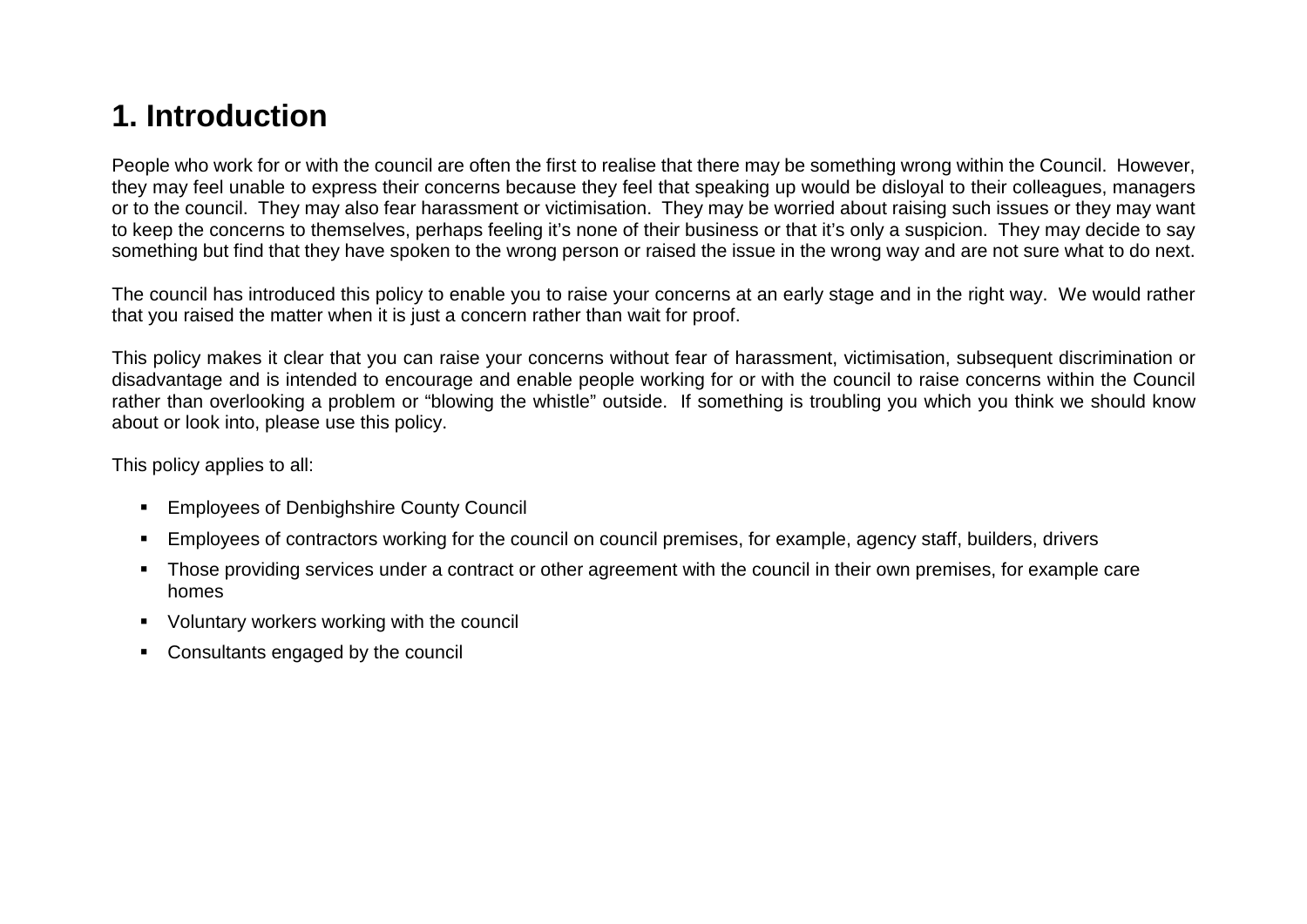# **2. Aims and scope of the policy**

This policy aims to:

- encourage you to feel confident in raising concerns and to question and act upon concerns about malpractice
- **PED Provide avenues for you to raise concerns and receive feedback on any action taken**
- ensure that you receive a response to your concerns and that you are aware of how to pursue them if you are not satisfied
- reassure you that you will be protected from reprisals or other action if you have a reasonable belief that you have made any disclosure 'in the public interest.'

The Whistleblowing Policy is intended to cover concerns other than your employment, where the interests of others or of the council itself are at risk. These include (but are not limited to):

- conduct which is an offence or a breach of law
- disclosures related to miscarriages of justice
- health and safety risks, including risks to the public as well as other employees
- unlawful discrimination
- damage to the environment
- the unauthorised use of public funds
- possible fraud and corruption
- sexual or physical abuse of clients,
- the neglect, emotional, physical or sexual abuse of children or other inappropriate behaviour towards them
- general safeguarding concerns
- other unethical conduct
- a deliberate attempt to conceal any of the above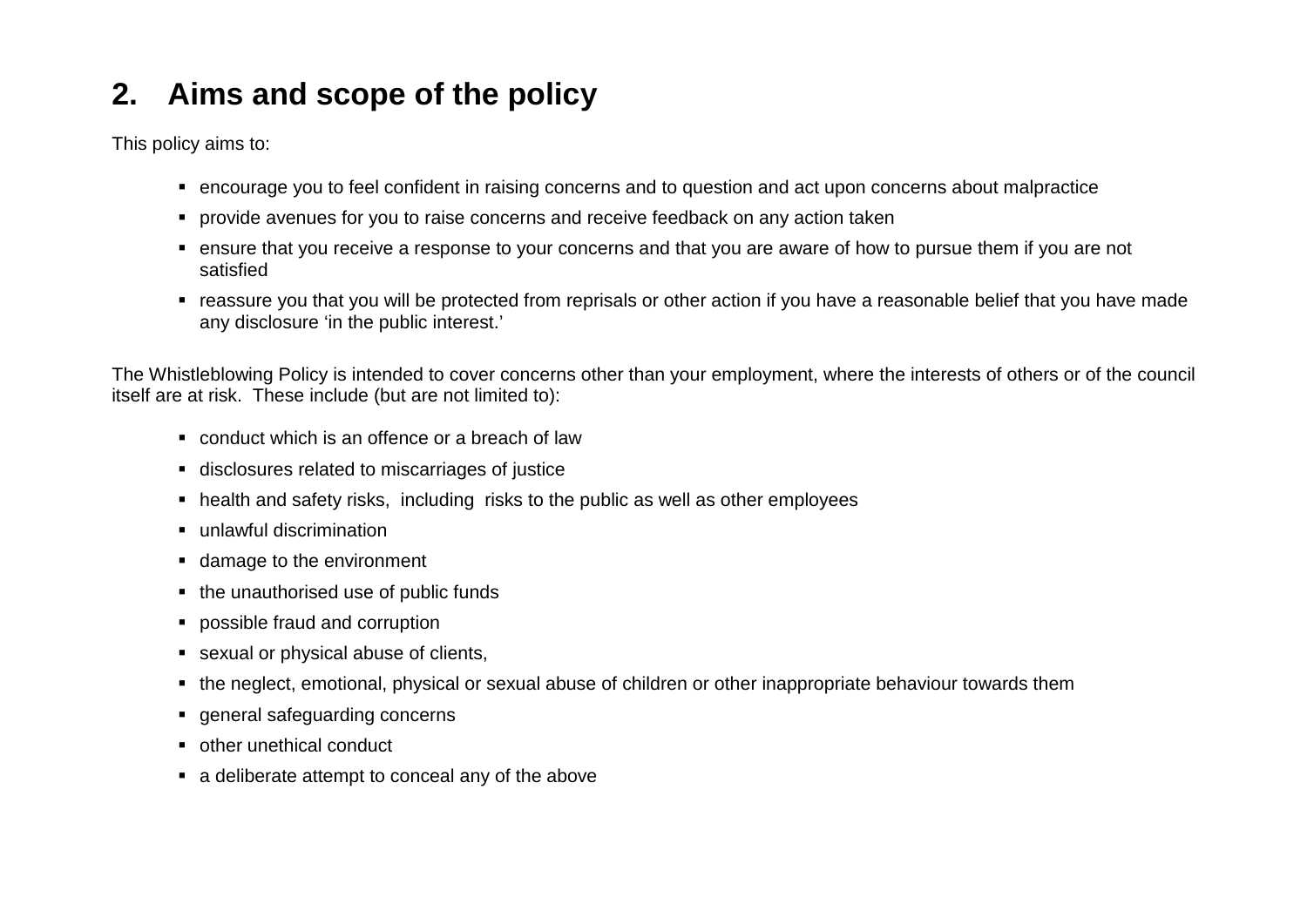Any concerns that you have about any aspect of service provision or the conduct of officers or members of the Council or others acting on behalf of the council can be reported under the Whistleblowing Policy. This may be about something that:

- makes you feel uncomfortable in terms of known standards, your experience or the standards you believe the Council subscribes to; or
- is against the council's Standing Orders, Financial Regulations and policies;

or

- falls below established standards of practice; or
- amounts to improper conduct.

The Officers Code of Conduct provides that if an employee becomes aware of activities which he or she believes to be illegal, improper or unethical, the employee should report the matter in accordance with this procedure.

#### **This policy does not apply in the following circumstances:**

#### **Employment Issues**

If you are an employee, there are existing procedures in place to enable you to raise concerns relating to your own employment. Refer to the Grievance policy.

#### **Elected Members Conduct**

General concerns relating to the behaviour and/or conduct of elected Members should be raised in accordance with the Member's Code of Conduct.

#### **Complaints**

This policy does not replace the Corporate Complaints Procedure which is concerned with addressing complaints about council services.

#### **Other Services**

If you have any concerns about another organisation that provides services on behalf of the council you should contact the service provider in the first instance. In cases where the council contracts with a private organisation it may be appropriate to notify the relevant Service Area of the council. In some cases it may also be necessary to inform the appropriate regulatory organisation.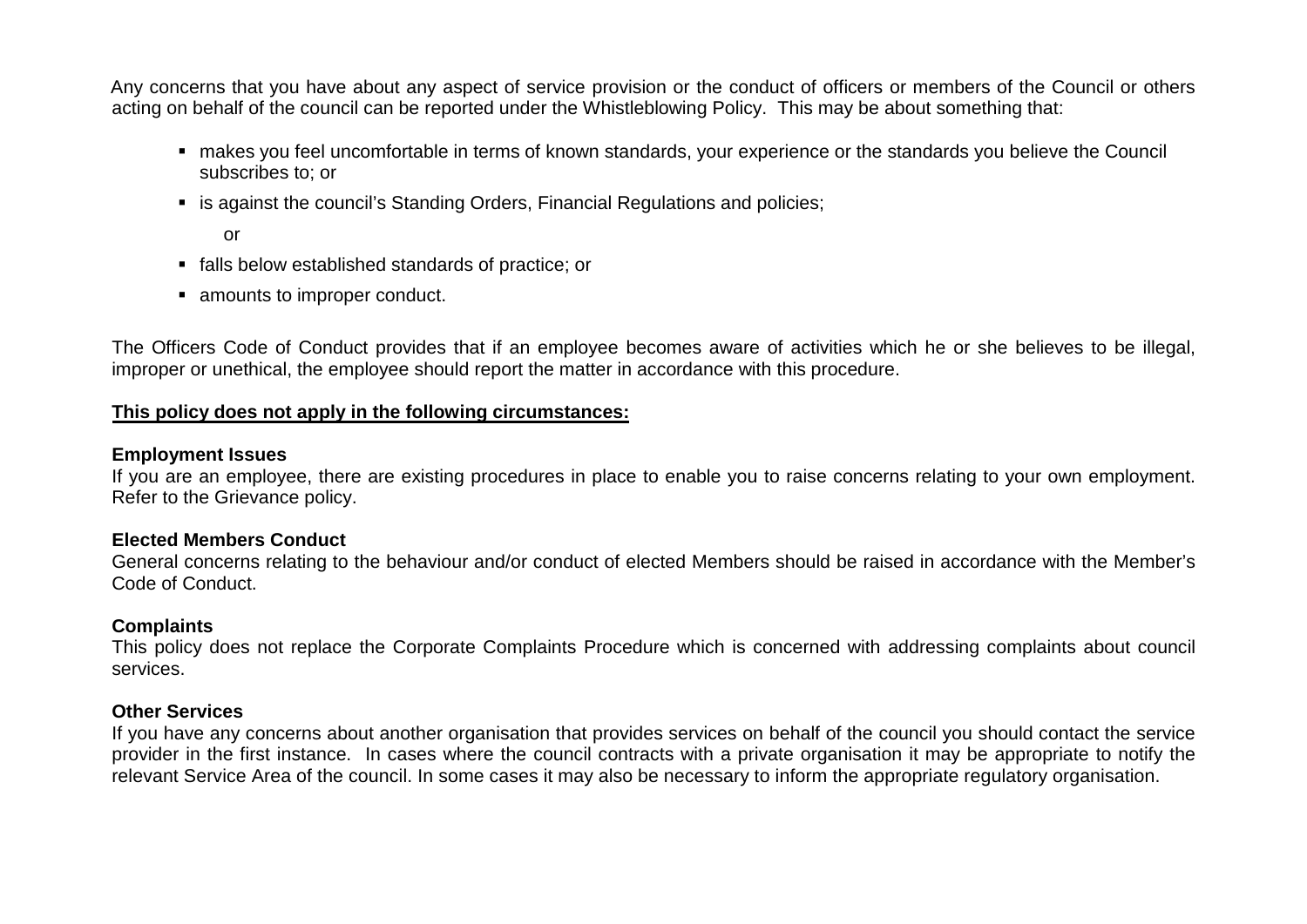Please note that if you are unsure where the issue falls then speak to the responsible officer.

### **3. Safeguards – our assurances to you**

The council is committed to good practice and high standards and wants to be supportive of employees and others using this policy.

#### **Your legal rights**

The Public Interest Disclosure Act (PIDA) (1998) was introduced to protect employees who want to raise a concern about something happening in work in a responsible manner. The Act makes it unlawful for the council to dismiss anyone or allow them to be penalised or victimised on the basis that they have made an appropriate lawful disclosure in accordance with the Act.

The Enterprise and Regulatory Reform Act (2013) brought about a number of changes which impact on whistleblowing. The three key changes are the following:

- 1. Only disclosures made 'in the public interest' are protected. Employees now have to show that they 'reasonably believe' that the disclosure they are making is in the 'public interest.'
- 2. The removal of the requirement for disclosures to be made in 'good faith' in order to be protected.
- 3. Making employers liable for the acts of employees (such as harassing a colleague who has raised a concern) and making employees personally liable.

Please refer to the below section if you require advice or support on the above.

#### **Support to you**

The council recognises that the decision to report a concern can be a difficult one to make. If you believe what you are saying is true, you have nothing to fear because you will be doing your duty to your employer and those for whom you are providing a service. You will not be at risk of losing your job or suffering any form of punishment as a result.

The council will not tolerate discrimination, harassment or victimisation (including informal pressures) and will take appropriate action, including disciplinary action to protect you when you raise a concern 'in the public interest'.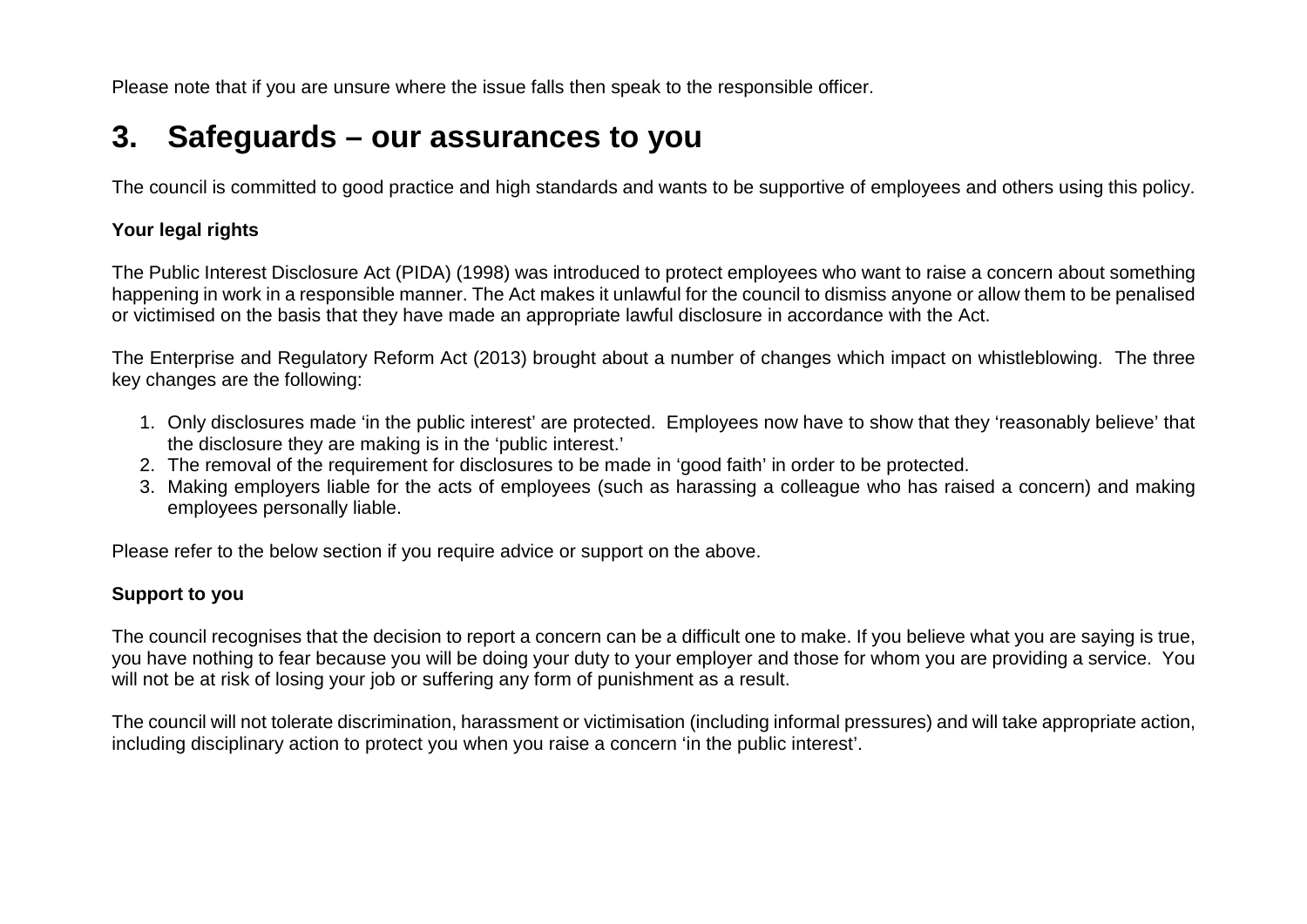Any investigations into allegations of potential malpractice raised by you will not influence or be influenced by other procedures such as investigations and hearings under the disciplinary, sickness, capability, redundancy or any other procedures that already affect you or may affect you in the future.

At all times during the raising and investigation of your concerns:

- you will be given full support from Senior Management
- your concerns will be taken seriously
- the council will do all it can to help you throughout the investigation, e.g. provide advocacy services, interpreters etc.

If appropriate, after full consultation, the council will consider temporarily redeploying you or others for the period of the investigation.

# **4. Confidentiality**

All concerns will be treated in confidence and every effort will be made not to reveal your identity if you so wish. If the situation arises where we are not able to resolve the concern without revealing your identity you will be informed of this and the reasons why.

# **5. Anonymous disclosures**

This policy encourages you to put your name to your disclosure whenever possible.

Concerns expressed anonymously are much less powerful, but will be considered at the discretion of the Monitoring Officer.

In exercising this discretion, the factors to be taken into account would include:

- the seriousness of the issues raised
- the credibility of the concern; and
- the likelihood of confirming the disclosure from attributable sources.

Remember that if you do not tell us who you are, it will be much more difficult for us to look into the matter, or to protect your position, or to give you feedback. Accordingly, this policy is better suited to concerns not raised anonymously.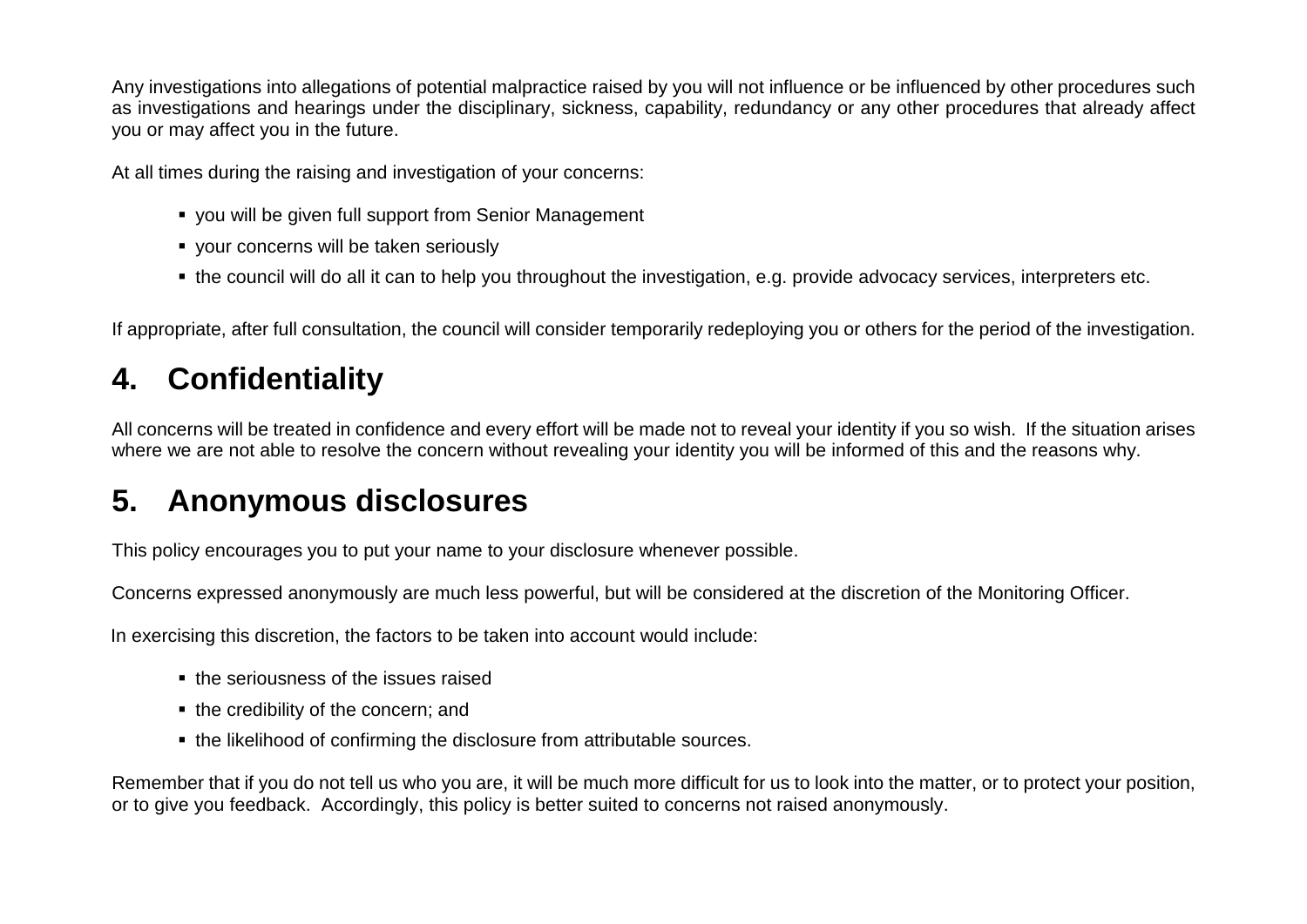If the Monitoring Officer decides not to pursue an anonymous disclosure he/she will record the reasons for this decision in writing. These decisions will be included in the Monitoring Officer's annual report to Corporate Governance Committee referred to in section 10 below.

### **6. Untrue disclosures**

If you make a disclosure 'in the public interest', but it is not confirmed by the investigation, no action will be taken against you. If, however, you make a disclosure frivolously, maliciously or for personal gain, disciplinary action may be taken against you.

The question of whether or not a disclosure has been made frivolously, maliciously or for personal gain will be determined by the outcome of the investigation into your concern.

### **7. How to raise a concern**

The council wishes to ensure that people who have concerns that should be raised under this policy do so. The paragraphs below give examples of how to raise a concern, but are not compulsory. You should raise your concern with whomever you feel most comfortable raising it.

As a first step, we hope you will feel able to raise concerns with your immediate manager.

In some cases it may be more appropriate to raise concerns with someone more senior or directly with one of the internal contacts listed at the end of this document.

This depends, however, on the seriousness and sensitivity of the issues involved and who is suspected of the malpractice. For example, if you believe that your management is involved you should approach the Chief Executive, the Monitoring Officer, the Chief Finance and Performance Officer or the Head of Internal Audit.

If any information raises concern about harm or potential harm to either children or adults at risk, then these concerns should be reported immediately to the appropriate team. For concerns relating to children contact the Children's' Gateway (01824 712200). For concerns relating to adults at risk, contact or the Single Point of Access Team (0300 456 1000).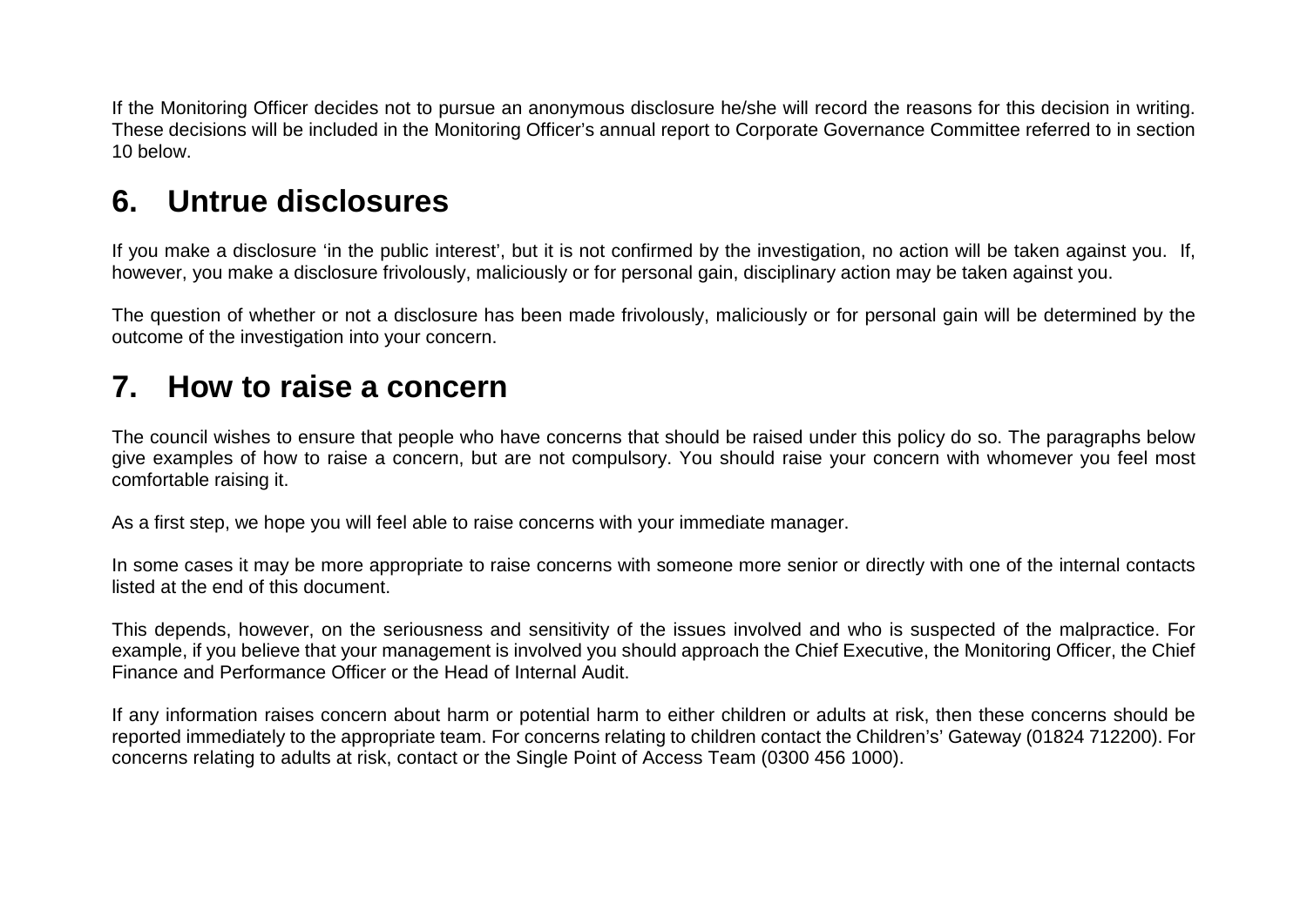If you have serious concerns which you feel unable for whatever reason to raise within the council, you should raise the matter with one of the external contact points referred to at the end of this document.

Concerns may be expressed verbally or in writing. If you wish to make a written report you are invited to use the following format:

- The background and history of the concern (giving relevant dates)
- The reason why you are particularly concerned about the situation

If you prefer you may use the Whistleblowing policy report form attached to this document and give this to the person with whom you raise your concern.

The earlier you express your concern the easier it is to take action.

Although you are not expected to prove the truth of an allegation, you will need to demonstrate to the person contacted that there are sufficient grounds for your concern. Advice and guidance on how matters of concern may be pursued can be obtained either from your Head of Service, or the Head of Legal and Democratic Services (Monitoring Officer).

You may invite your trade union professional association representative, a friend, or someone from an advocacy or translation service to be present during any meetings or interviews in connection with the concerns you have raised.

### **8. How the council will respond**

The council will respond to your concerns. Do not forget that testing out your concerns is not the same as either accepting or rejecting them.

The person to whom you report your concerns under this policy must, in turn, report them to the Monitoring Officer within three working days.

The Monitoring Officer will liaise with the Head of Internal Audit to consider the most appropriate method of investigating the matters of concern raised by you. Please do not attempt to investigate these matters yourself once they have been raised as this could compromise any subsequent investigation into your concern.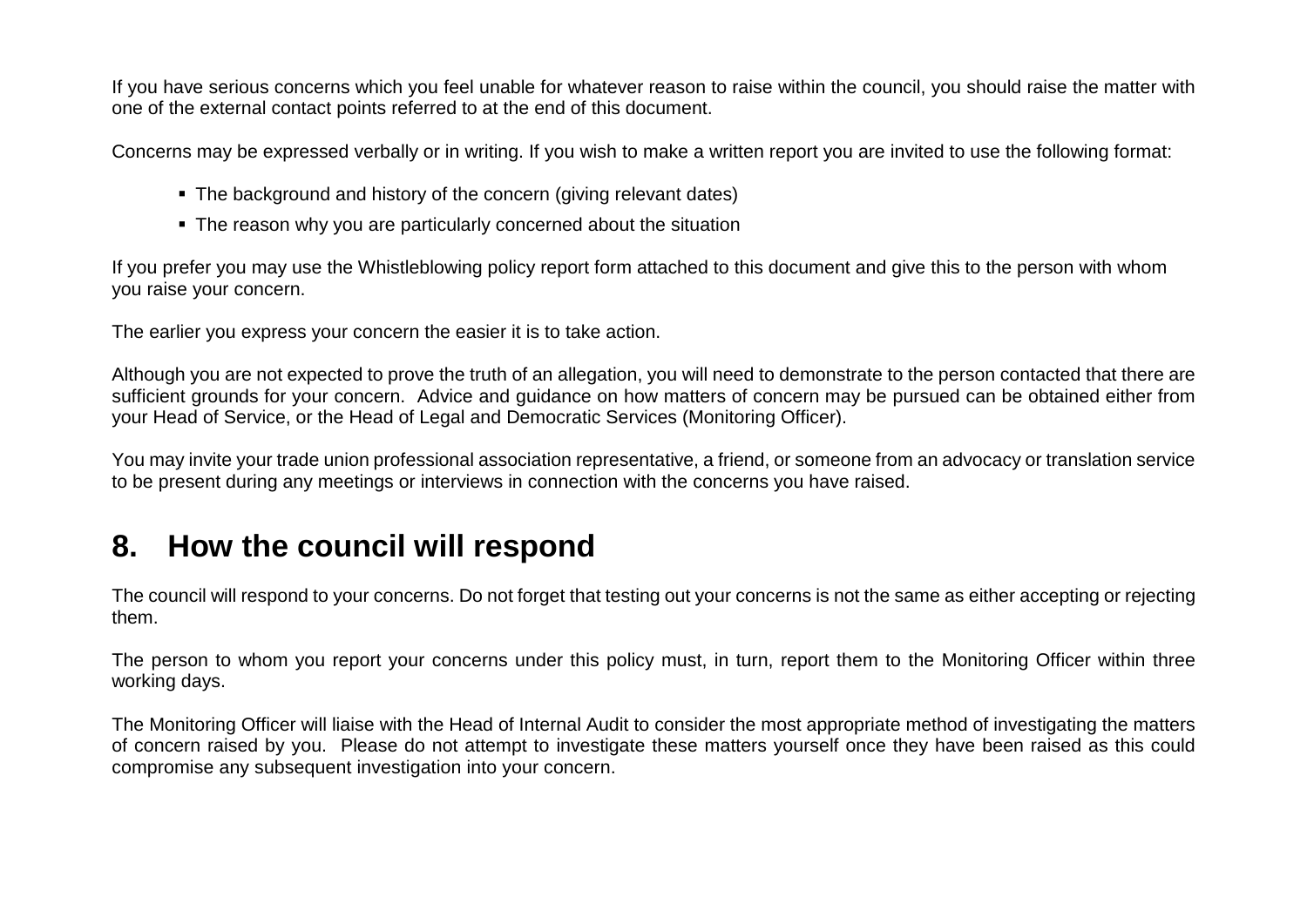In order to protect individuals and those accused of misdeeds or possible malpractice, initial enquiries will be made to decide whether an investigation is appropriate and, if so, what form it should take. The overriding principle which the council will have in mind is the public interest. Concerns or allegations which fall within the scope of specific procedures (for example, child protection or discrimination issues) will normally be referred for consideration under those procedures.

Some concerns may be resolved by agreed action without the need for investigation. If urgent action is required this will be taken before any investigation is conducted.

Where appropriate, the matters raised may:

- be investigated internally by management, internal audit, or through the disciplinary process
- be referred to the Police
- be referred to the External Auditor
- **form the subject of an independent inquiry**

Within ten working days of a concern being raised, you will receive a letter (or information in your preferred format):

- acknowledging that the concern has been received
- $\blacksquare$  indicating how we propose to deal with the matter
- giving an estimate of how long it will take to provide a final response
- **telling you whether any initial enquiries have been made:**
- supplying you with information on staff support mechanisms, and
- telling you whether further investigations will take place, and if not, why not.

The amount of contact between the officers considering the issues and you will depend on the nature of the matters raised, the potential difficulties involved and the clarity of the information provided. If necessary, further information will be sought from you.

Where any meeting is arranged, off-site if you so wish, you can be accompanied by a Trade Union representative or workplace colleague.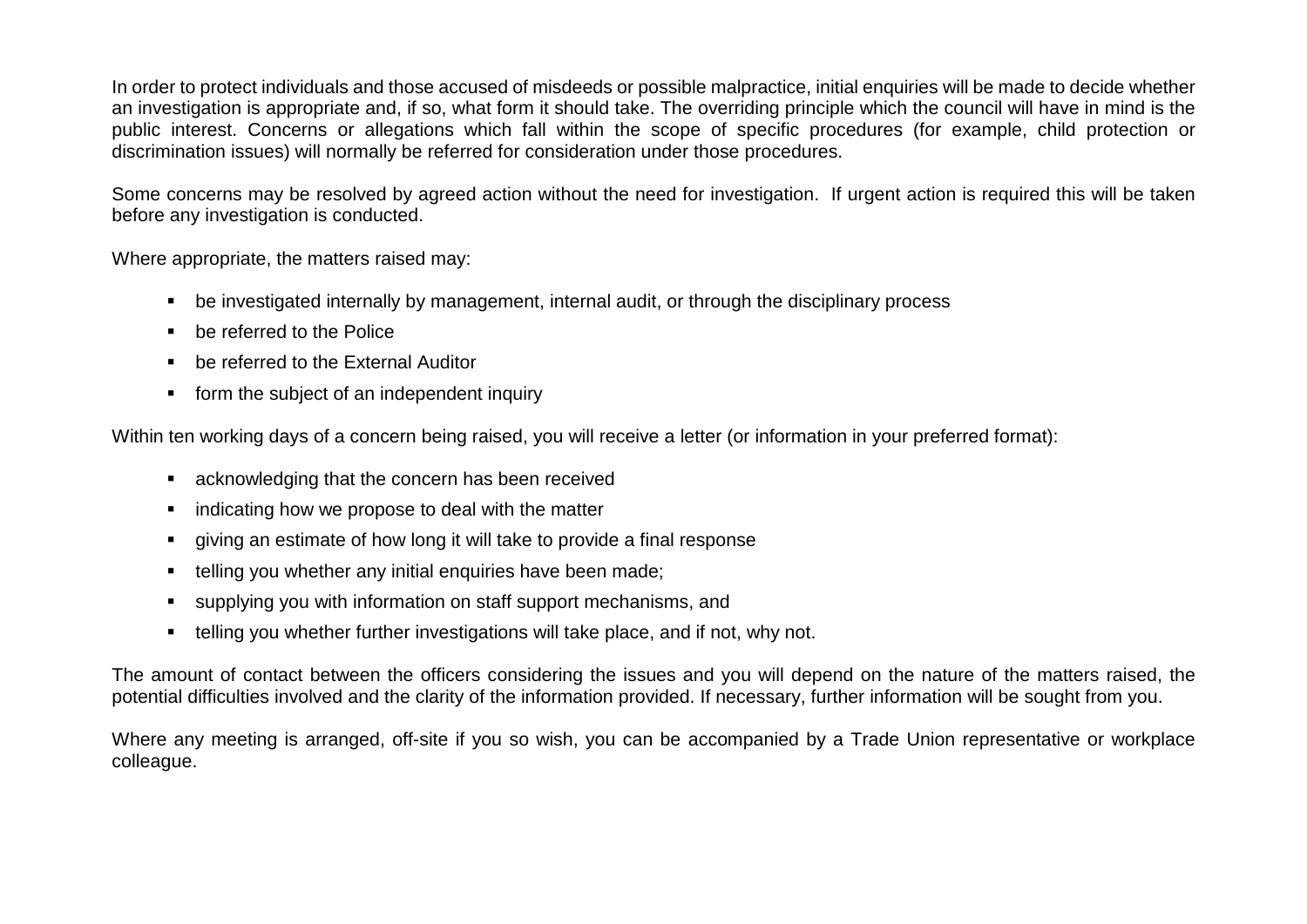The council will take steps to minimise any difficulties which you may experience as a result of raising a concern. For instance, if you are required to give evidence in criminal or disciplinary proceedings, the council will advise you about the procedure and provide you with the necessary support.

The council accepts that you need to be assured that the matter has been properly addressed. You will, subject to legal constraints, receive information about the outcome of any investigations.

Whilst we cannot guarantee that we will respond to all matters in the way that you might wish, we will try to handle the matter fairly, properly and without undue delay. By using this policy, you will help us to achieve this.

### **9. Independent advice**

If you are still unsure whether or how to raise a concern or you want confidential advice, you can contact the independent charity Public Concern at Work on 020 7404 6609 or at www.pcaw.co.uk

Their Lawyers can give you free confidential advice on how to raise a concern about serious malpractice at work.

You may prefer to speak to your Trade Union to seek advice about how to raise a concern under this policy. The contact details for the trade unions recognised by the council for collective bargaining purposes are contained in the External contact list attached.

### **10. Maintenance and operation of policy**

- The Monitoring Officer (Head of Legal and Democratic Services) has overall responsibility for the maintenance and operation of this policy.
- The Monitoring Officer maintains a record of concerns raised and the outcomes of investigations in a form which does not endanger your confidentiality.
- The person who receives your concerns must report them to the Monitoring Officer in accordance section 8 above.
- The person who receives the report into the investigation of your concerns must report the outcomes to the Monitoring Officer.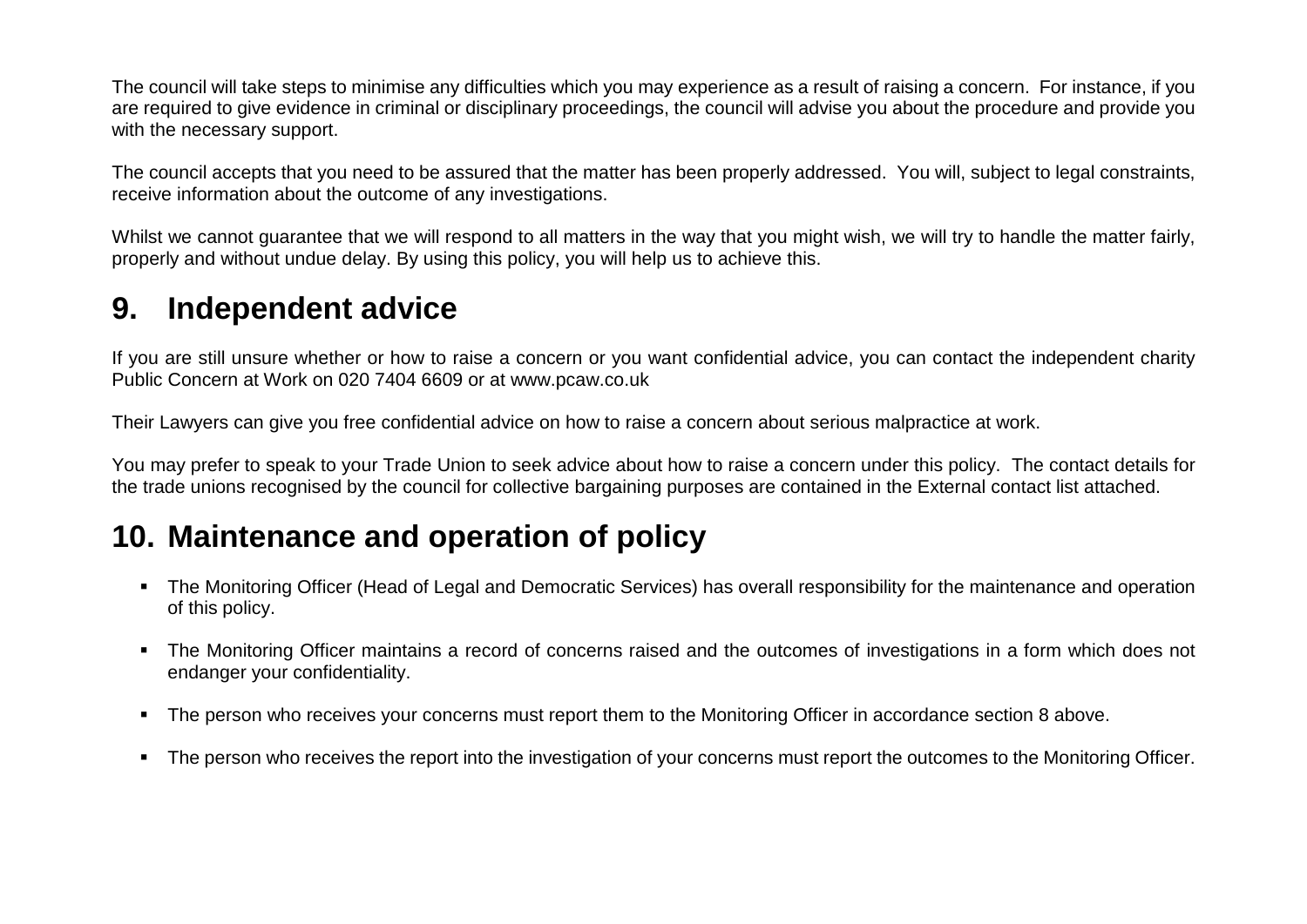- The Monitoring Officer will pursue the outcomes of the investigation if they are not reported promptly in accordance with section 10 above.
- The Monitoring Officer will review all concerns and outcomes on a periodic basis to ensure that they have all been investigated in accordance with this policy.
- The Monitoring Officer will report, in a format that does not compromise confidentiality, at least once a year to the Corporate Governance Committee on the operation of this policy, the outcome of the reviews conducted under section 10 above and any changes in practice introduced as a result of a concern raised under this policy.

### **11. How the matter will be taken further**

This policy is intended to provide you with an avenue within the council to raise concerns. The council hopes you will be satisfied with any action taken. If you are not and if you feel it is right to take the matter outside the council, further possible contact points are given in the External Contact List attached to this document.

If you do take the matter outside the council, you should ensure that you do not disclose information which should properly remain confidential. You will need to confirm this with the person or organisation you decide to contact.

### **12. Additional information**

#### **Grievance raised during other proceedings e.g. disciplinary, redundancy etc**

There may be occasions where an employee, who is subject to another procedure, raises a grievance. The way in which this is handled will depend on the facts of each case. An assessment of the facts should take into account how the grievance is related (if at all) to the matter in hand.

Whether or not the grievance and the ongoing case are associated will be determined by the appointed Deciding Officer of the case.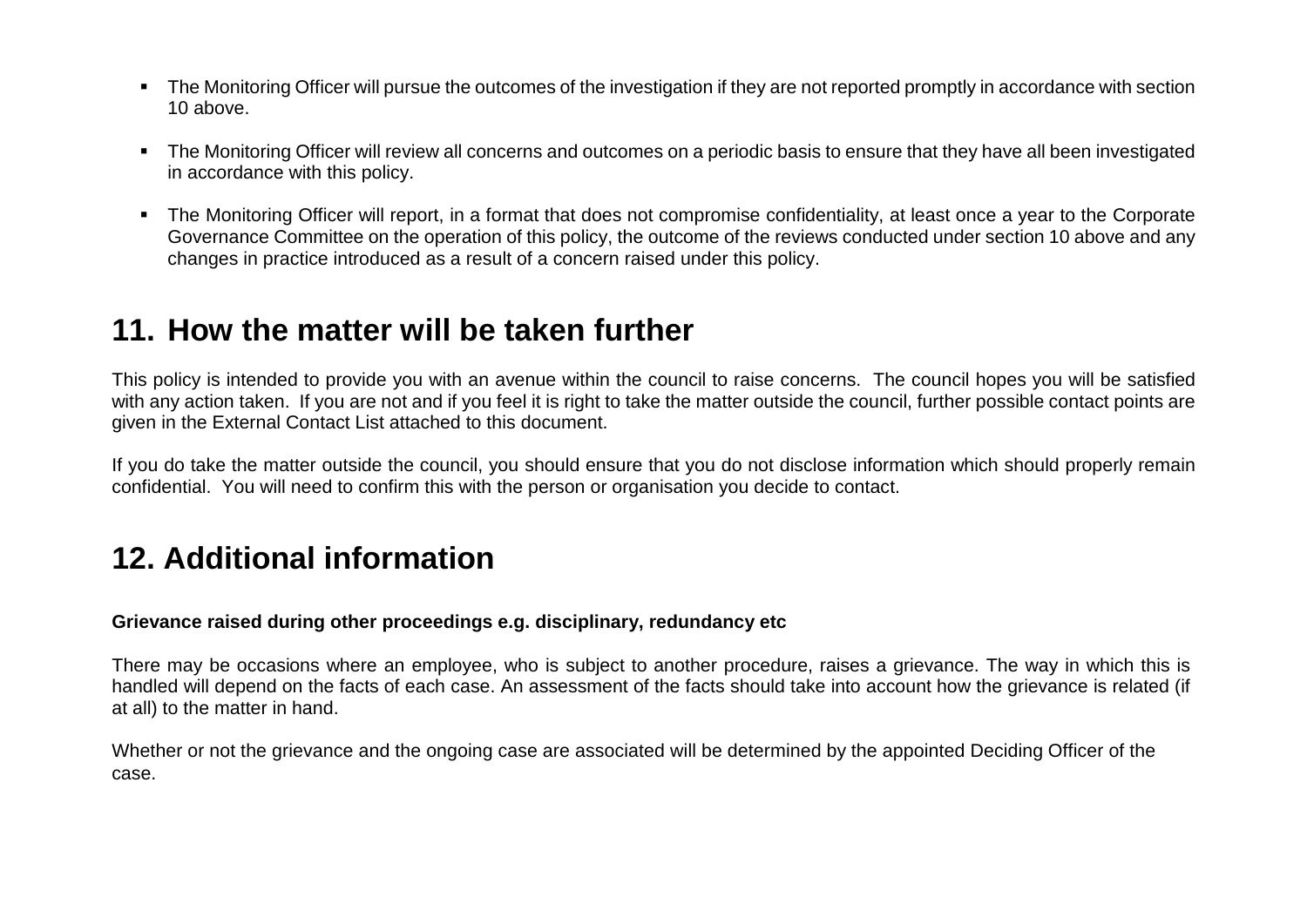#### **Where the grievance and the other case are related**

In exceptional circumstances it may be appropriate to temporarily hold the ongoing proceedings while the grievance matter is investigated further. The aim here is to establish whether the complaint has a material impact on the case and eventual outcome.

Be mindful that other ongoing proceedings should not be delayed unnecessarily.

#### **Where the grievance and the other case are not considered to be related**

In such cases it is advised that both cases are dealt with separately and that they run concurrently. The proceedings of the case in question may not be impacted by the grievance raised and should therefore be able to continue as planned.

# **13. Internal contact list**

Advice or guidance about how to pursue matters of concern may be obtained from any of the people named below:

- **Chief Executive**
- **EXECO CORPORE CORPORED EXECO CONSTREED** Corporate Director (Economic and Community Ambition)
- Corporate Director (Communities)
- Monitoring Officer, Head of Legal and Democratic Services
- **-** Deputy Monitoring Officer
- Head of Finance and Assets
- Head of Internal Audit
- Chair of Corporate Governance Committee
- Any Head of Service or any local trade union official

Concerns about harm or potential harm to either children or adults at risk should be reported immediately to:

- Children's and Families Gateway (Children) 01824 712200
- Single Point of Access (Adults) 0300 456 1000 or
- Emergency Duty Team (out of hours) Tel. No. 0845 0533116